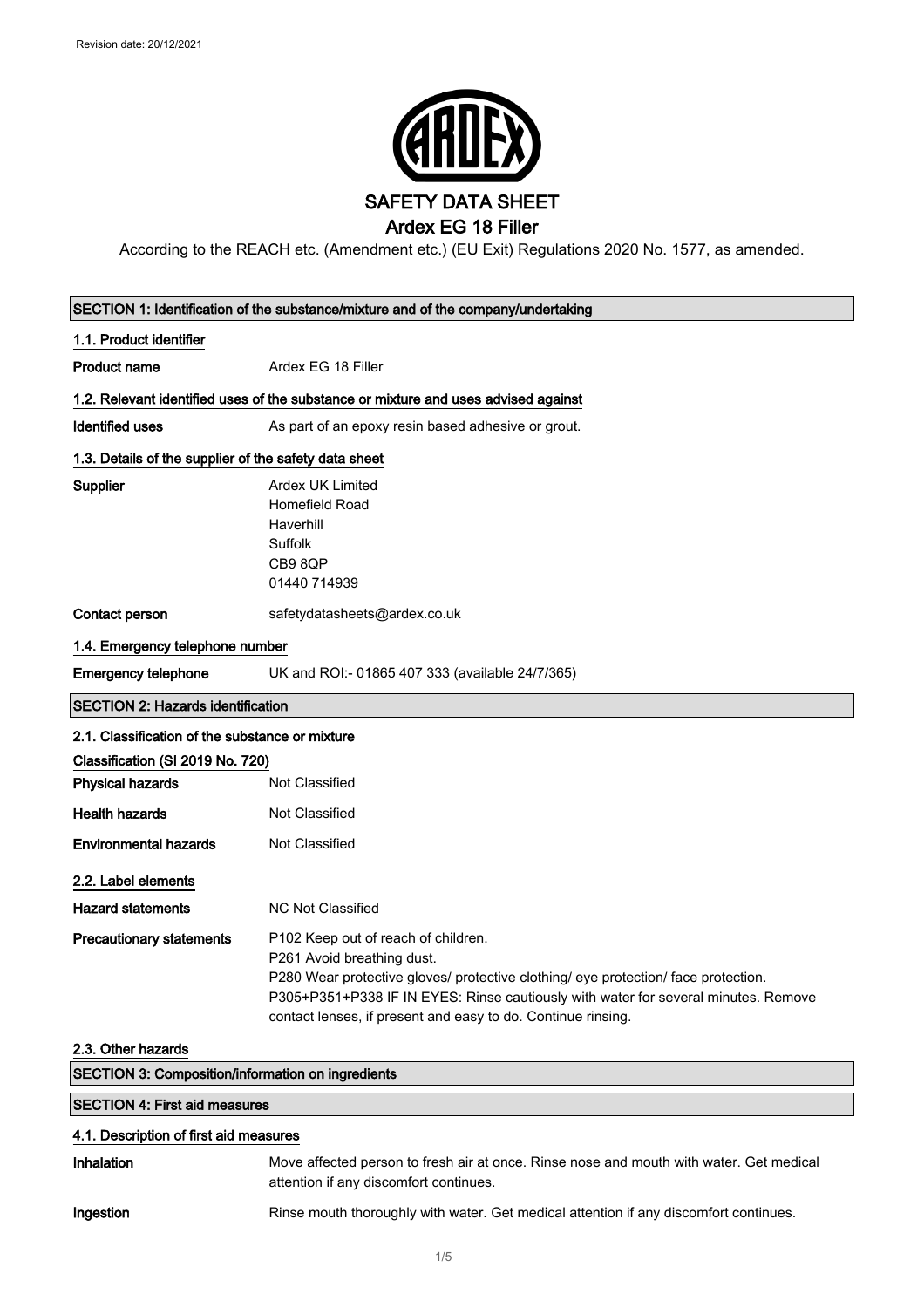ľ

## Ardex EG 18 Filler

| Skin contact                                               | Remove affected person from source of contamination. Remove contaminated clothing. Wash<br>skin thoroughly with soap and water. Get medical attention if any discomfort continues.                                                                                                       |
|------------------------------------------------------------|------------------------------------------------------------------------------------------------------------------------------------------------------------------------------------------------------------------------------------------------------------------------------------------|
| Eye contact                                                | Remove any contact lenses and open eyelids wide apart. Continue to rinse for at least 15<br>minutes. Continue to rinse for at least 15 minutes. Get medical attention if any discomfort<br>continues.                                                                                    |
|                                                            | 4.2. Most important symptoms and effects, both acute and delayed                                                                                                                                                                                                                         |
| <b>General information</b>                                 | Treat symptomatically.                                                                                                                                                                                                                                                                   |
|                                                            | 4.3. Indication of any immediate medical attention and special treatment needed                                                                                                                                                                                                          |
| Notes for the doctor                                       | Treat symptomatically.                                                                                                                                                                                                                                                                   |
| <b>SECTION 5: Firefighting measures</b>                    |                                                                                                                                                                                                                                                                                          |
| 5.1. Extinguishing media                                   |                                                                                                                                                                                                                                                                                          |
| Suitable extinguishing media                               | The product is not flammable. Use fire-extinguishing media suitable for the surrounding fire.                                                                                                                                                                                            |
| 5.2. Special hazards arising from the substance or mixture |                                                                                                                                                                                                                                                                                          |
| <b>Hazardous combustion</b><br>products                    | Oxides of carbon. Oxides of nitrogen.                                                                                                                                                                                                                                                    |
| 5.3. Advice for firefighters                               |                                                                                                                                                                                                                                                                                          |
| Protective actions during<br>firefighting                  | Avoid breathing fire gases or vapours.                                                                                                                                                                                                                                                   |
| <b>SECTION 6: Accidental release measures</b>              |                                                                                                                                                                                                                                                                                          |
|                                                            | 6.1. Personal precautions, protective equipment and emergency procedures                                                                                                                                                                                                                 |
| <b>Personal precautions</b>                                | Provide adequate ventilation. Wear protective clothing, gloves, eye and face protection.                                                                                                                                                                                                 |
| 6.2. Environmental precautions                             |                                                                                                                                                                                                                                                                                          |
| <b>Environmental precautions</b>                           | Avoid release to the environment.                                                                                                                                                                                                                                                        |
| 6.3. Methods and material for containment and cleaning up  |                                                                                                                                                                                                                                                                                          |
| Methods for cleaning up                                    | Avoid generation and spreading of dust. Collect and place in suitable waste disposal<br>containers and seal securely. Label the containers containing waste and contaminated<br>materials and remove from the area as soon as possible. Flush contaminated area with plenty<br>of water. |
| 6.4. Reference to other sections                           |                                                                                                                                                                                                                                                                                          |
| <b>SECTION 7: Handling and storage</b>                     |                                                                                                                                                                                                                                                                                          |
| 7.1. Precautions for safe handling                         |                                                                                                                                                                                                                                                                                          |
| <b>Usage precautions</b>                                   | Avoid spilling. Avoid contact with skin and eyes. Avoid handling which leads to dust formation.                                                                                                                                                                                          |
|                                                            | 7.2. Conditions for safe storage, including any incompatibilities                                                                                                                                                                                                                        |
| <b>Storage precautions</b>                                 | Store in tightly-closed, original container in a dry, cool and well-ventilated place. Keep only in<br>the original container.                                                                                                                                                            |
| 7.3. Specific end use(s)                                   |                                                                                                                                                                                                                                                                                          |
| Specific end use(s)                                        | The identified uses for this product are detailed in Section 1.2.                                                                                                                                                                                                                        |
| <b>SECTION 8: Exposure controls/Personal protection</b>    |                                                                                                                                                                                                                                                                                          |
| 8.1. Control parameters                                    |                                                                                                                                                                                                                                                                                          |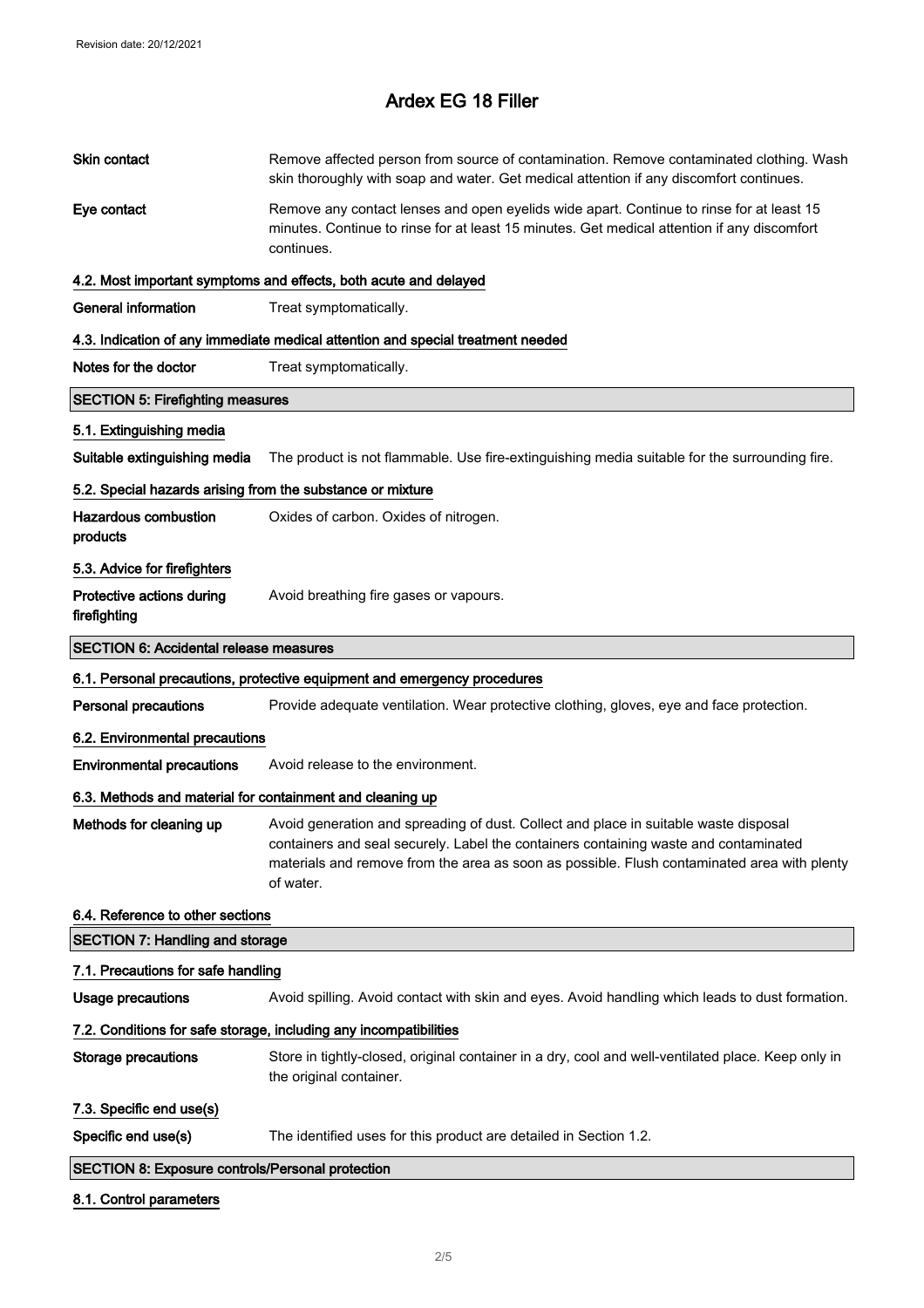## Ardex EG 18 Filler

### 8.2. Exposure controls

#### Protective equipment





| Appropriate engineering<br>controls | Provide adequate ventilation. Avoid inhalation of dust. Observe any occupational exposure<br>limits for the product or ingredients.                                                                                      |
|-------------------------------------|--------------------------------------------------------------------------------------------------------------------------------------------------------------------------------------------------------------------------|
| Eye/face protection                 | The following protection should be worn: Chemical splash goggles.                                                                                                                                                        |
| Hand protection                     | Chemical-resistant, impervious gloves complying with an approved standard should be worn if<br>a risk assessment indicates skin contact is possible.                                                                     |
| Hygiene measures                    | Do not smoke in work area. Wash at the end of each work shift and before eating, smoking<br>and using the toilet. Wash promptly if skin becomes contaminated. Promptly remove any<br>clothing that becomes contaminated. |
| Respiratory protection              | No specific recommendations. Protection against nuisance dust must be used when the<br>airborne concentration exceeds 10 mg/m <sup>3</sup> .                                                                             |

### SECTION 9: Physical and chemical properties

Summary **Low acute toxicity**.

| 9.1. Information on basic physical and chemical properties |                                                           |  |
|------------------------------------------------------------|-----------------------------------------------------------|--|
| Appearance                                                 | Powder.                                                   |  |
| Colour                                                     | Various colours.                                          |  |
| 9.2. Other information                                     |                                                           |  |
| Other information                                          | None.                                                     |  |
| SECTION 10: Stability and reactivity                       |                                                           |  |
| 10.1. Reactivity                                           |                                                           |  |
| Reactivity                                                 | None anticipated.                                         |  |
| 10.2. Chemical stability                                   |                                                           |  |
| <b>Stability</b>                                           | Stable at normal ambient temperatures.                    |  |
| 10.3. Possibility of hazardous reactions                   |                                                           |  |
| 10.4. Conditions to avoid                                  |                                                           |  |
| <b>Conditions to avoid</b>                                 | Avoid excessive heat for prolonged periods of time.       |  |
| 10.5. Incompatible materials                               |                                                           |  |
| Materials to avoid                                         | None known.                                               |  |
|                                                            | 10.6. Hazardous decomposition products                    |  |
| Hazardous decomposition<br>products                        | Fire creates: Carbon monoxide (CO). Carbon dioxide (CO2). |  |
| <b>SECTION 11: Toxicological information</b>               |                                                           |  |
| 11.1. Information on toxicological effects                 |                                                           |  |
| Acute toxicity - oral                                      |                                                           |  |
| Summary                                                    | Low acute toxicity.                                       |  |
| Acute toxicity - dermal                                    |                                                           |  |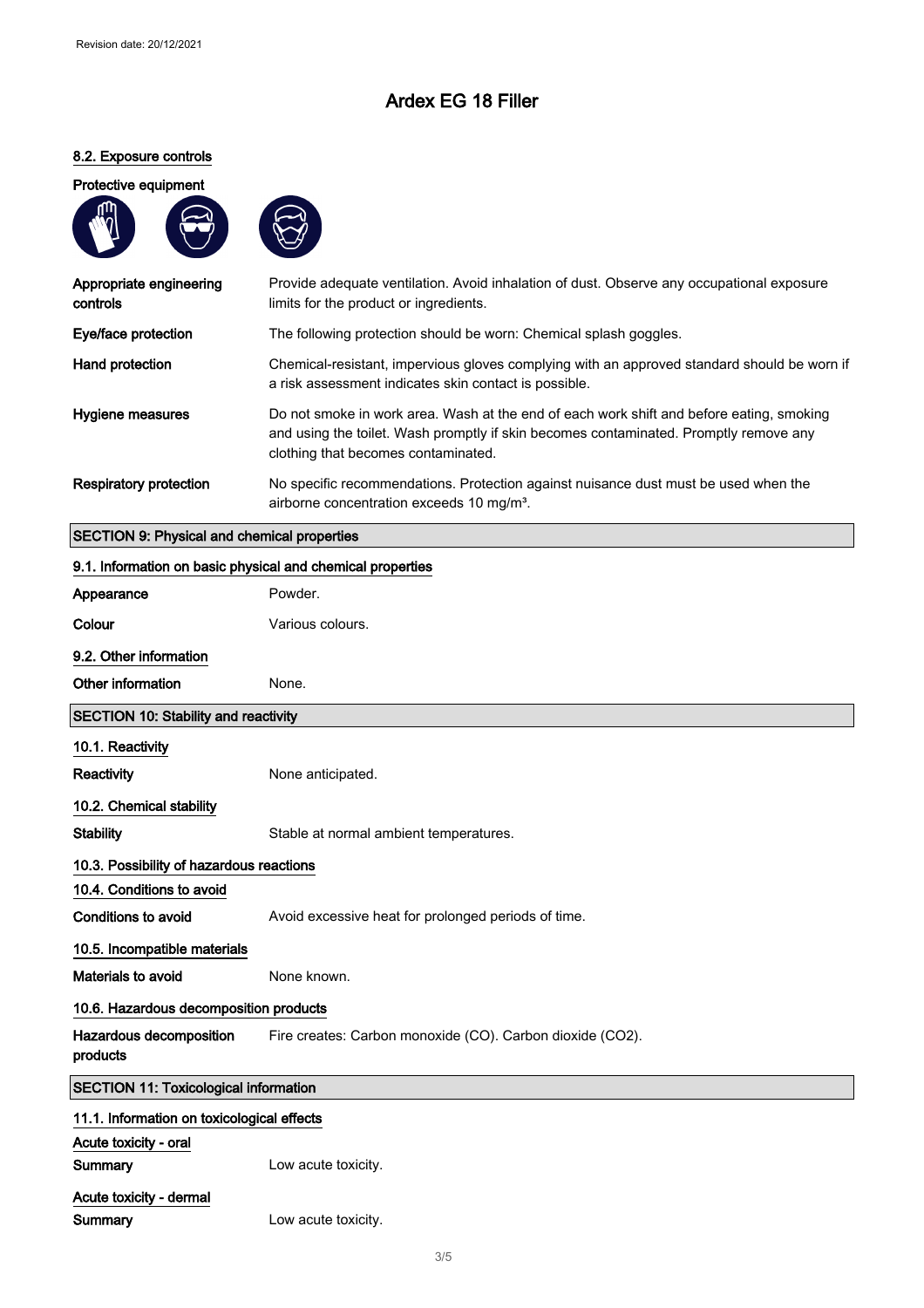# Ardex EG 18 Filler

| Acute toxicity - inhalation<br>Summary           | Low acute toxicity.                                                                                                            |
|--------------------------------------------------|--------------------------------------------------------------------------------------------------------------------------------|
| Skin corrosion/irritation<br>Summary             | Not irritating.                                                                                                                |
| Serious eye damage/irritation<br>Summary         | Not irritating.                                                                                                                |
| <b>Respiratory sensitisation</b><br>Summary      | Non sensitising.                                                                                                               |
| Inhalation                                       | Dust in high concentrations may irritate the respiratory system.                                                               |
| Ingestion                                        | May cause discomfort if swallowed.                                                                                             |
| <b>Skin contact</b>                              | Powder may irritate skin.                                                                                                      |
| Eye contact                                      | Particles in the eyes may cause irritation and smarting.                                                                       |
| <b>SECTION 12: Ecological information</b>        |                                                                                                                                |
| Ecotoxicity                                      | Not regarded as dangerous for the environment.                                                                                 |
| 12.1. Toxicity                                   |                                                                                                                                |
| 12.2. Persistence and degradability              |                                                                                                                                |
| Persistence and degradability No data available. |                                                                                                                                |
|                                                  |                                                                                                                                |
| 12.3. Bioaccumulative potential                  |                                                                                                                                |
| Bioaccumulative potential                        | No information available.                                                                                                      |
| 12.4. Mobility in soil                           |                                                                                                                                |
| <b>Mobility</b>                                  | No data available.                                                                                                             |
| 12.5. Results of PBT and vPvB assessment         |                                                                                                                                |
| Results of PBT and vPvB<br>assessment            | No data available.                                                                                                             |
| 12.6. Other adverse effects                      |                                                                                                                                |
| Other adverse effects                            | None known.                                                                                                                    |
| <b>SECTION 13: Disposal considerations</b>       |                                                                                                                                |
| 13.1. Waste treatment methods                    |                                                                                                                                |
| <b>Disposal methods</b>                          | Dispose of waste to licensed waste disposal site in accordance with the requirements of the<br>local Waste Disposal Authority. |
| <b>SECTION 14: Transport information</b>         |                                                                                                                                |
| Road transport notes                             | Not classified.                                                                                                                |
| Rail transport notes                             | Not classified.                                                                                                                |

14.1. UN number